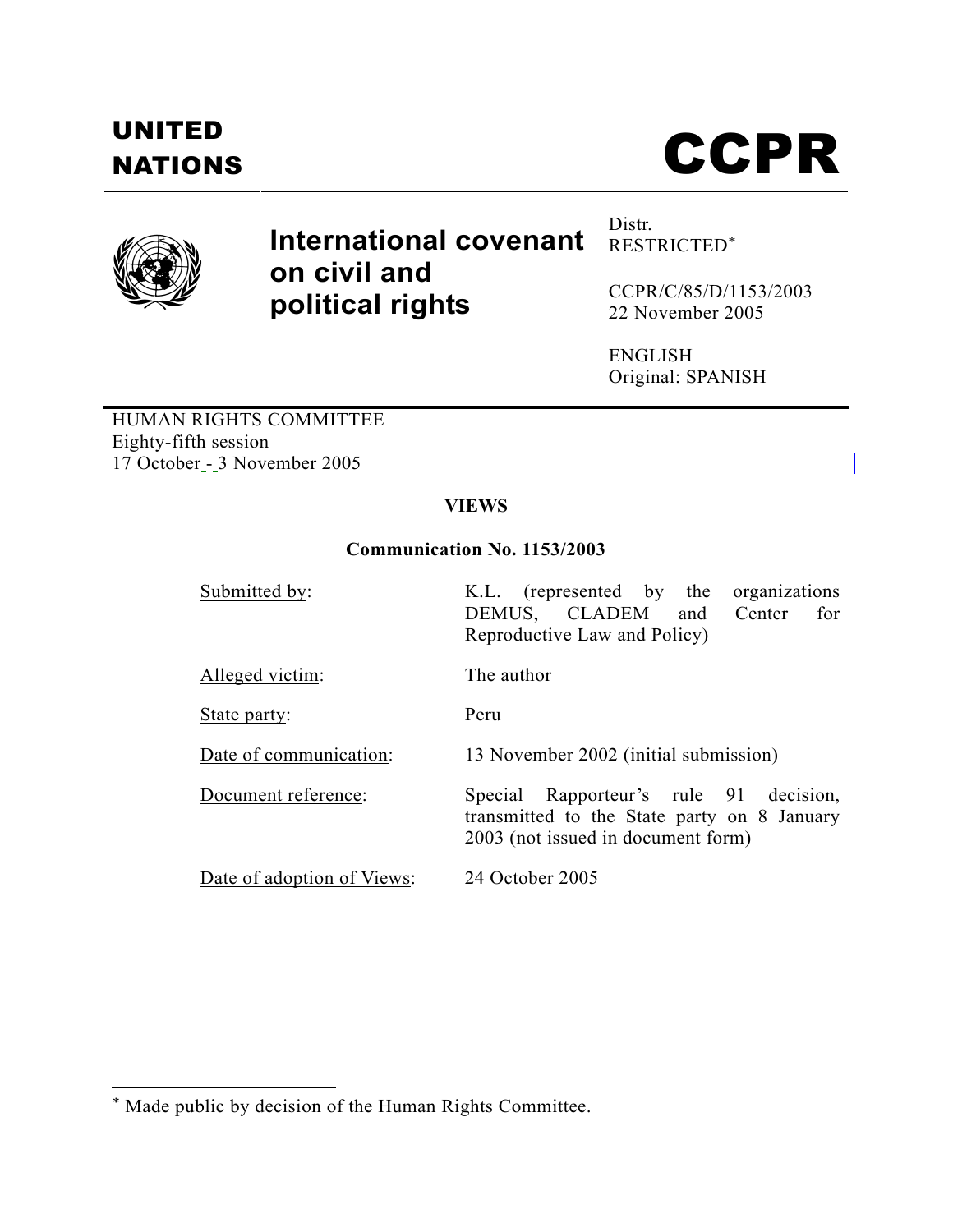Subject matter: Refusal to provide medical services to the author in connection with a therapeutic abortion which is not a punishable offence and for which express provision has been made in the law.

Procedural issues: Substantiation of the alleged violation — unavailability of effective domestic remedies.

Substantive issues: Right to an effective remedy; right to equality between men and women; right to life, right not to be subjected to cruel, inhuman or degrading treatment; right not to be the victim of arbitrary or unlawful interference in one's privacy; right to such measures of protection as are required by the status of a minor and right to equality before the law.

Articles of the Covenant: 2, 3, 6, 7, 17, 24 and 26

Article of the Optional Protocol: 2

 On 24 October 2005 the Human Rights Committee adopted the annexed draft as the Committee's Views under article 5, paragraph 4, of the Optional Protocol in respect of communication No. 1153/2003. The text is appended to the present document.

## [ANNEX]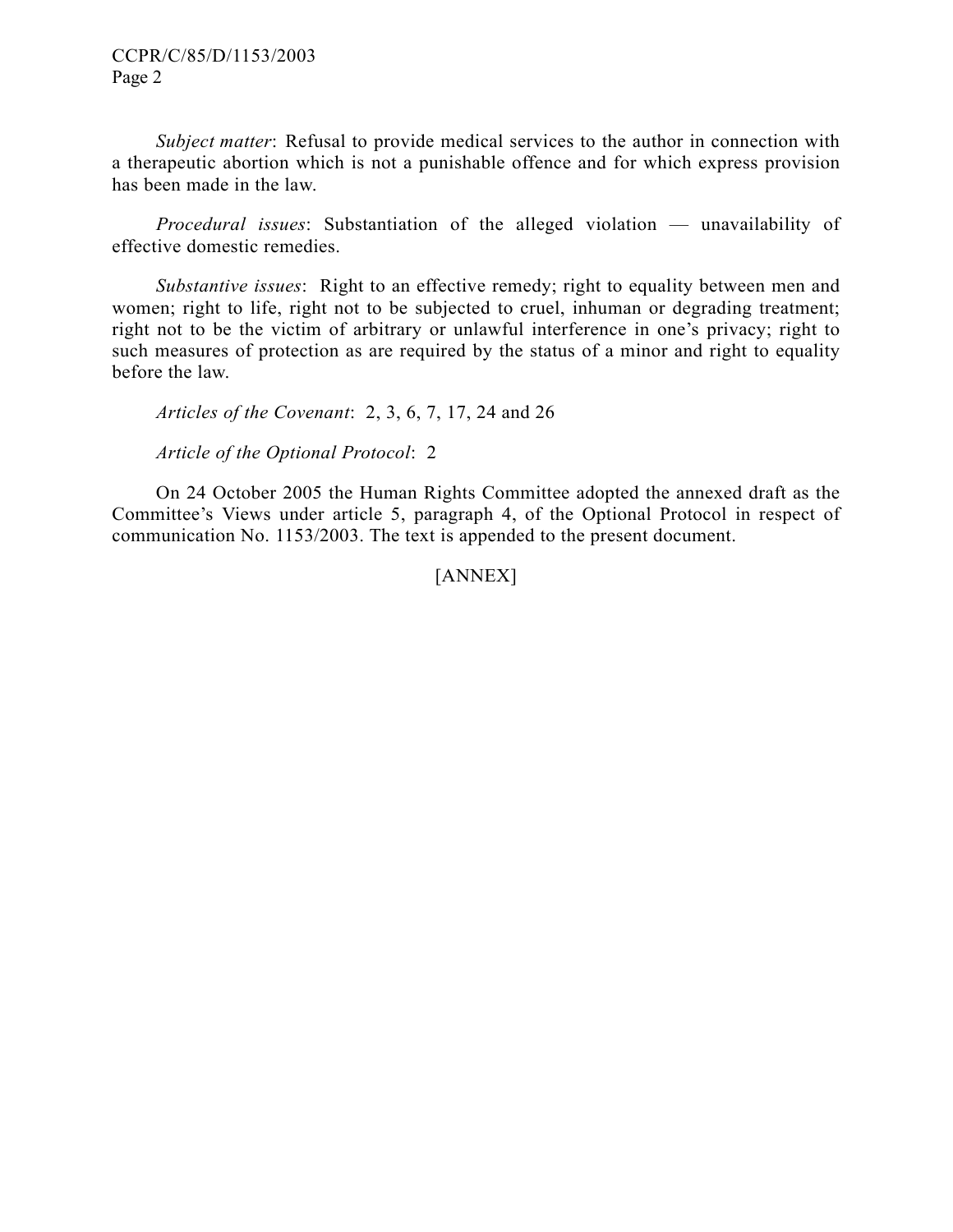#### ANNEX

#### VIEWS OF THE HUMAN RIGHTS COMMITTEE UNDER ARTICLE 5, PARAGRAPH 4, OF THE OPTIONAL PROTOCOL TO THE INTERNATIONAL COVENANT ON CIVIL AND POLITICAL RIGHTS

#### Eighty-fifth session

#### concerning

#### Communication No. 1153/2003\*\*

| Submitted by:          | organizations<br>K.L. (represented by the                       |
|------------------------|-----------------------------------------------------------------|
|                        | DEMUS, CLADEM and Center<br>for<br>Reproductive Law and Policy) |
| Alleged victim:        | The author                                                      |
| State party:           | Peru                                                            |
| Date of communication: | 13 November 2002 (initial submission)                           |

 The Human Rights Committee, established under article 28 of the International Covenant on Civil and Political Rights,

Meeting on 24 October 2005,

 Having concluded its consideration of communication No. 1153/2003, submitted on behalf of K.L. under the Optional Protocol to the International Covenant on Civil and Political Rights,

 Having taken into account all written information made available to it by the author of the communication and the State party,

Adopts the following:

 $**$ The following members of the Committee participated in the examination of the present communication: Mr. Prafullachandra Natwarlal Bhagwati, Ms. Christine Chanet, Mr. Maurice Glèlè Ahanhanzo, Mr. Edwin Johnson, Mr. Walter Kälin, Mr. Ahmed Tawfik Khalil, Mr. Rajsoomer Lallah, Mr. Michael O'Flaherty, Ms. Elisabeth Palm, Mr. Rafael Rivas Posada, Sir Nigel Rodley, Mr. Ivan Shearer, Mr. Hipólito Solari-Yrigoyen and Mr. Roman Wieruszewski.

The text of an individual opinion signed by Committee member Mr. Hipólito Solari-Yrigoyen is appended to the present document.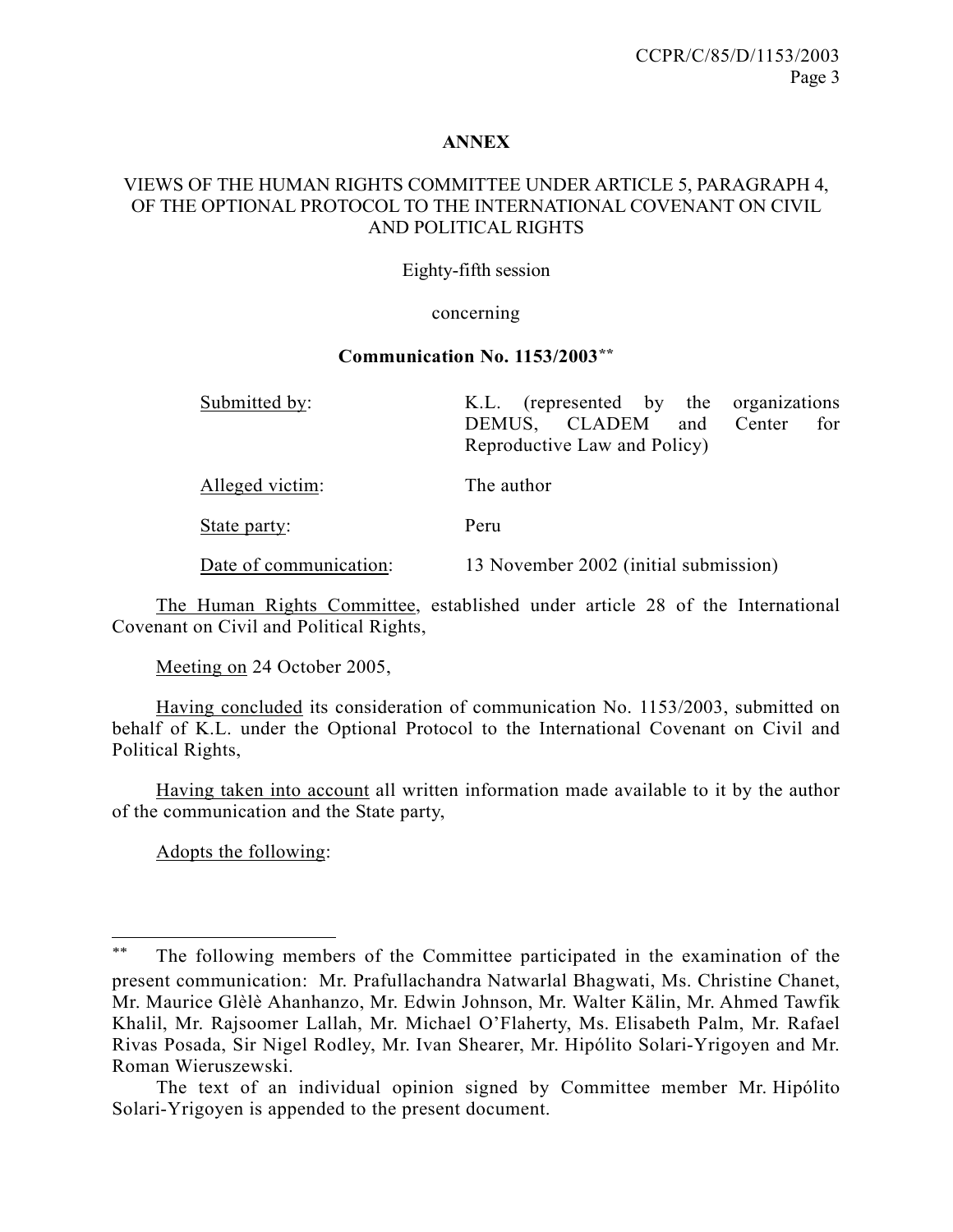## Views under article 5 paragraph 4 of the Optional Protocol

1. The author of the communication is K.L., born in 1984, who claims to be a victim of a violation by Peru of articles 2, 3, 6, 7, 17, 24 and 26 of the International Covenant on Civil and Political Rights. She is represented by the organizations DEMUS, CLADEM and Center for Reproductive Law and Policy. The Optional Protocol entered into force for Peru on 3 October 1980.

# Factual background

2.1 The author became pregnant in March 2001, when she was aged 17. On 27 June 2001 she was given a scan at the Archbishop Loayza National Hospital in Lima, part of the Ministry of Health. The scan showed that she was carrying an anencephalic foetus.

2.2 On 3 July 2001, Dr. Ygor Pérez Solf, a gynaecologist and obstetrician in the Archbishop Loayza National Hospital in Lima, informed the author of the foetal abnormality and the risks to her life if the pregnancy continued. Dr. Pérez said that she had two options: to continue the pregnancy or to terminate it. He advised termination by means of uterine curettage. The author decided to terminate the pregnancy, and the necessary clinical studies were carried out, confirming the foetal abnormality.

2.3 On 19 July 2001, when the author reported to the hospital together with her mother for admission preparatory to the operation, Dr. Pérez informed her that she needed to obtain written authorization from the hospital director. Since she was under age, her mother requested the authorization. On 24 July 2001, Dr. Maximiliano Cárdenas Díaz, the hospital director, replied in writing that the termination could not be carried out as to do so would be unlawful, since under article 120 of the Criminal Code, abortion was punishable by a prison term of no more than three months when it was likely that at birth the child would suffer serious physical or mental defects, while under article 119, therapeutic abortion was permitted only when termination of the pregnancy was the only way of saving the life of the pregnant woman or avoiding serious and permanent damage to her health.

2.4 On 16 August 2001, Ms. Amanda Gayoso, a social worker and member of the Peruvian association of social workers, carried out an assessment of the case and concluded that medical intervention to terminate the pregnancy was advisable "since its continuation would only prolong the distress and emotional instability of [K.L.] and her family". However, no intervention took place owing to the refusal of the Health Ministry medical personnel.

2.5 On 20 August 2001, Dr. Marta B. Rondón, a psychiatrist and member of the Peruvian Medical Association, drew up a psychiatric report on the author, concluding that "the socalled principle of the welfare of the unborn child has caused serious harm to the mother, since she has unnecessarily been made to carry to term a pregnancy whose fatal outcome was known in advance, and this has substantially contributed to triggering the symptoms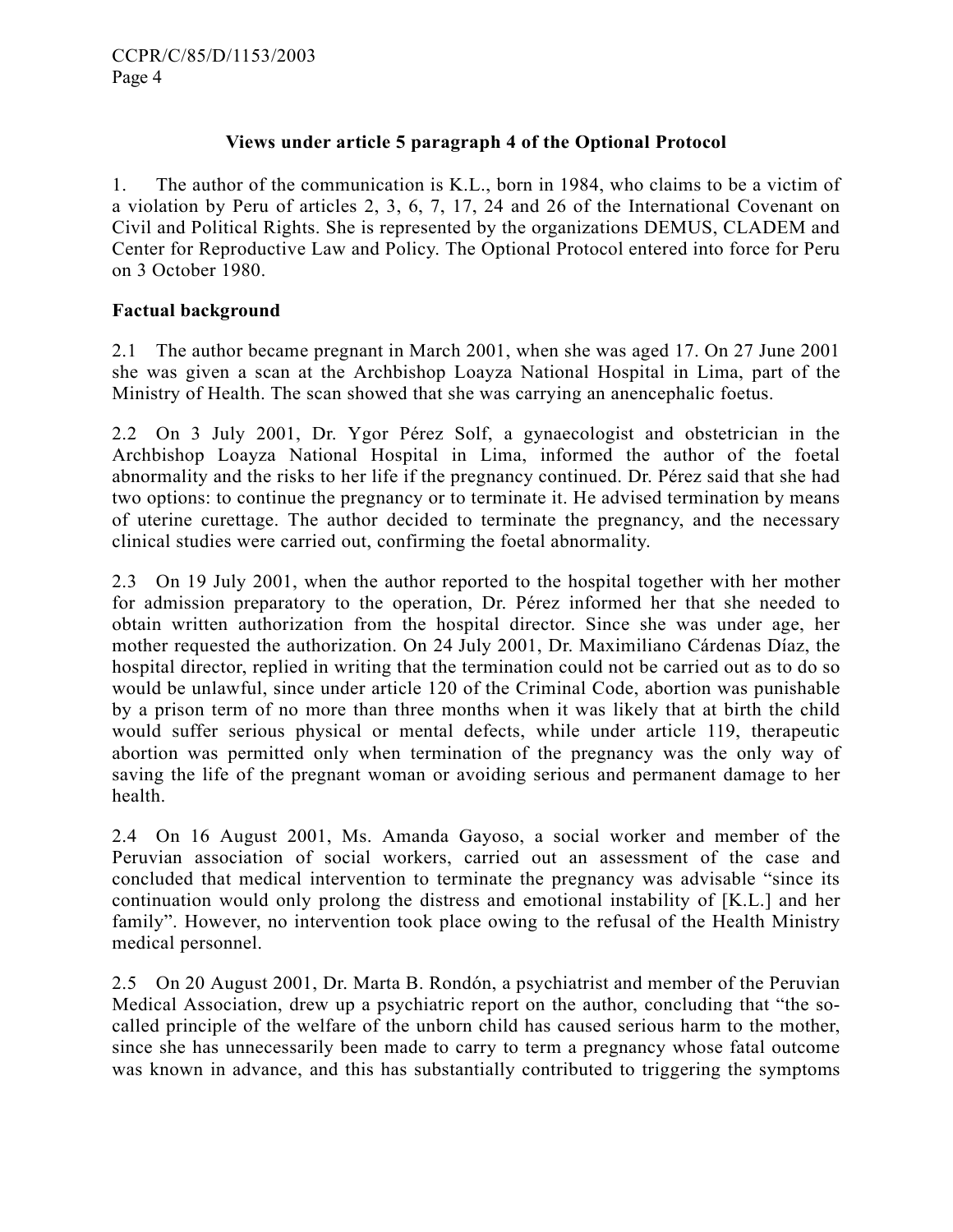of depression, with its severe impact on the development of an adolescent and the patient's future mental health".

2.6 On 13 January 2002, three weeks late with respect to the anticipated date of birth, the author gave birth to an anencephalic baby girl, who survived for four days, during which the mother had to breastfeed her. Following her daughter's death, the author fell into a state of deep depression. This was diagnosed by the psychiatrist Marta B. Rondón. The author also states that she suffered from an inflammation of the vulva which required medical treatment.

2.7 The author has submitted to the Committee a statement made by Dr. Annibal Faúdes and Dr. Luis Tavara, who are specialists from the association called Center for Reproductive Rights, and who on 17 January 2003 studied the author's clinical dossier and stated that anencephaly is a condition which is fatal to the foetus in all cases. Death immediately follows birth in most cases. It also endangers the mother's life. In their opinion, in refusing to terminate the pregnancy, the medical personnel took a decision which was prejudicial to the author.

2.8 Regarding the exhaustion of domestic remedies, the author claims that this requirement is waived when judicial remedies available domestically are ineffective in the case in question, and she points out that the Committee has laid down on several occasions that the author has no obligation to exhaust a remedy which would prove ineffective. She adds that in Peru there is no administrative remedy which would enable a pregnancy to be terminated on therapeutic grounds, nor any judicial remedy functioning with the speed and efficiency required to enable a woman to require the authorities to guarantee her right to a lawful abortion within the limited period, by virtue of the special circumstances obtaining in such cases. She also states that her financial circumstances and those of her family prevented her from obtaining legal advice.

2.9 The author states that the complaint is not being considered under any other procedure of international settlement.

## The complaint

3.1 The author claims a violation of article 2 of the Covenant, since the State party failed to comply with its obligation to guarantee the exercise of a right. The State should have taken steps to respond to the systematic reluctance of the medical community to comply with the legal provision authorizing therapeutic abortion, and its restrictive interpretation thereof. This restrictive interpretation was clear in the author's case, in which a pregnancy involving an anencephalic foetus was considered not to endanger her life and health. The State should have taken steps to ensure that an exception could be made to the rule criminalizing abortion, so that, in cases where the physical and mental health of the mother was at risk, she could undergo an abortion in safety.

3.2 The author claims to have suffered discrimination in breach of article 3 of the Covenant, in the following forms: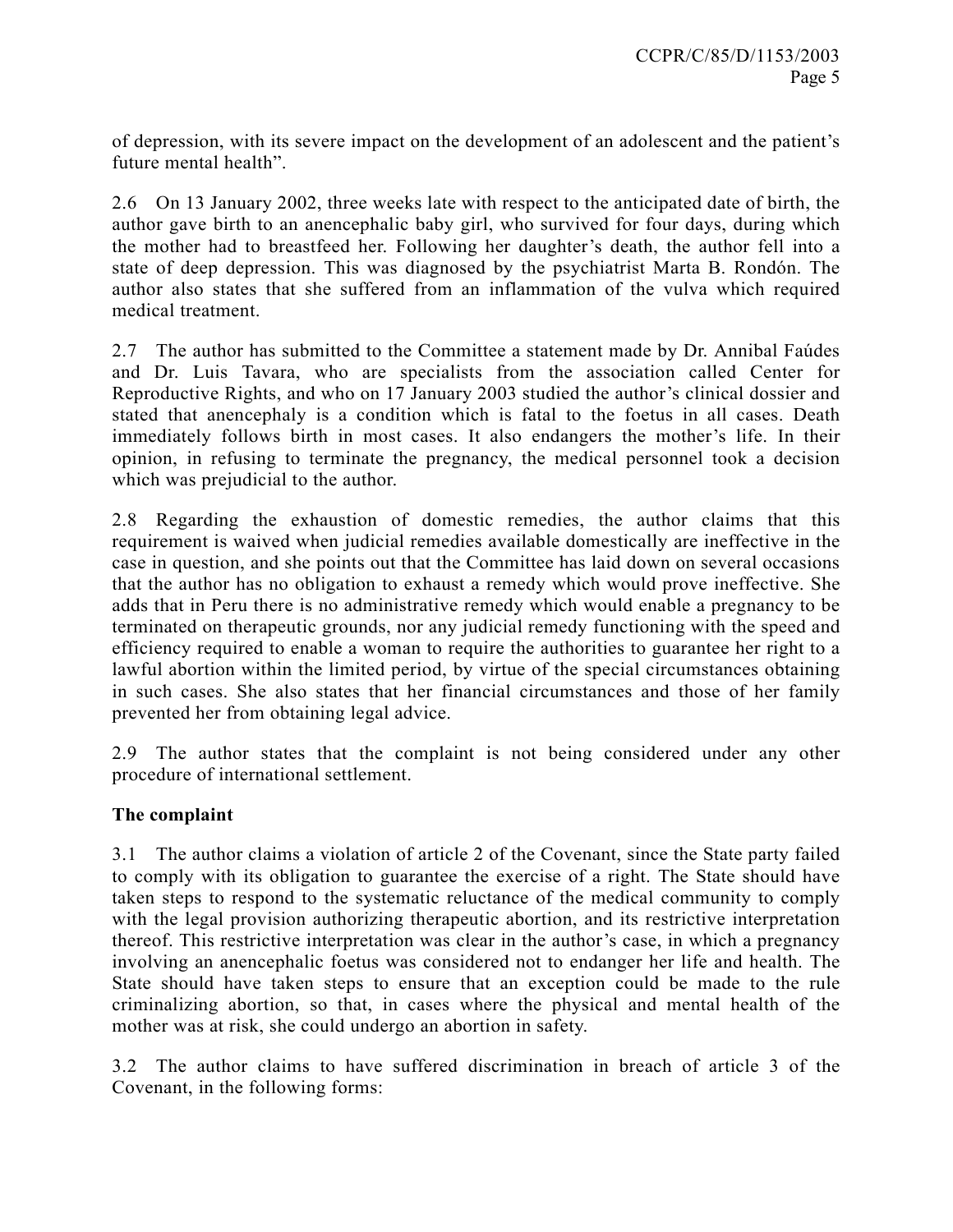(a) In access to the health services, since her different and special needs were ignored because of her sex. In the view of the author, the fact that the State lacked any means to prevent a violation of her right to a legal abortion on therapeutic grounds, which is applicable only to women, together with the arbitrary conduct of the medical personnel, resulted in a discriminatory practice that violated her rights — a breach which was all the more serious since the victim was a minor.

 (b) Discrimination in the exercise of her rights, since although the author was entitled to a therapeutic abortion, none was carried out because of social attitudes and prejudices, thus preventing her from enjoying her right to life, to health, to privacy and to freedom from cruel, inhuman and degrading treatment on an equal footing with men.

 (c) Discrimination in access to the courts, bearing in mind the prejudices of officials in the health system and the judicial system where women are concerned and the lack of appropriate legal means of enforcing respect for the right to obtain a legal abortion when the temporal and other conditions laid down in the law are met.

3.3 The author claims a violation of article 6 of the Covenant. She states that her experience had a serious impact on her mental health from which she has still not recovered. She points out that the Committee has stated that the right to life cannot be interpreted in a restrictive manner, but requires States to take positive steps to protect it, including the measures necessary to ensure that women do not resort to clandestine abortions which endanger their life and health, especially in the case of poor women. She adds that the Committee has viewed lack of access for women to reproductive health services, including abortion, as a violation of women's right to life, and that this has been reiterated by other committees such as the Committee on the Elimination of Discrimination against Women and the Committee on Economic, Social and Cultural Rights. The author claims that in the present case, the violation of the right to life lay in the fact that Peru did not take steps to ensure that the author secured a safe termination of pregnancy on the grounds that the foetus was not viable. She states that the refusal to provide a legal abortion service left her with two options which posed an equal risk to her health and safety: to seek clandestine (and hence highly risky) abortion services, or to continue a dangerous and traumatic pregnancy which put her life at risk.

3.4 The author claims a violation of article 7 of the Covenant. The fact that she was obliged to continue with the pregnancy amounts to cruel and inhuman treatment, in her view, since she had to endure the distress of seeing her daughter's marked deformities and knowing that her life expectancy was short. She states that this was an awful experience which added further pain and distress to that which she had already borne during the period when she was obliged to continue with the pregnancy, since she was subjected to an "extended funeral" for her daughter, and sank into a deep depression after her death.

3.5 The author points out that the Committee has stated that the prohibition in article 7 of the Covenant relates not only to physical pain but also to mental suffering, and that this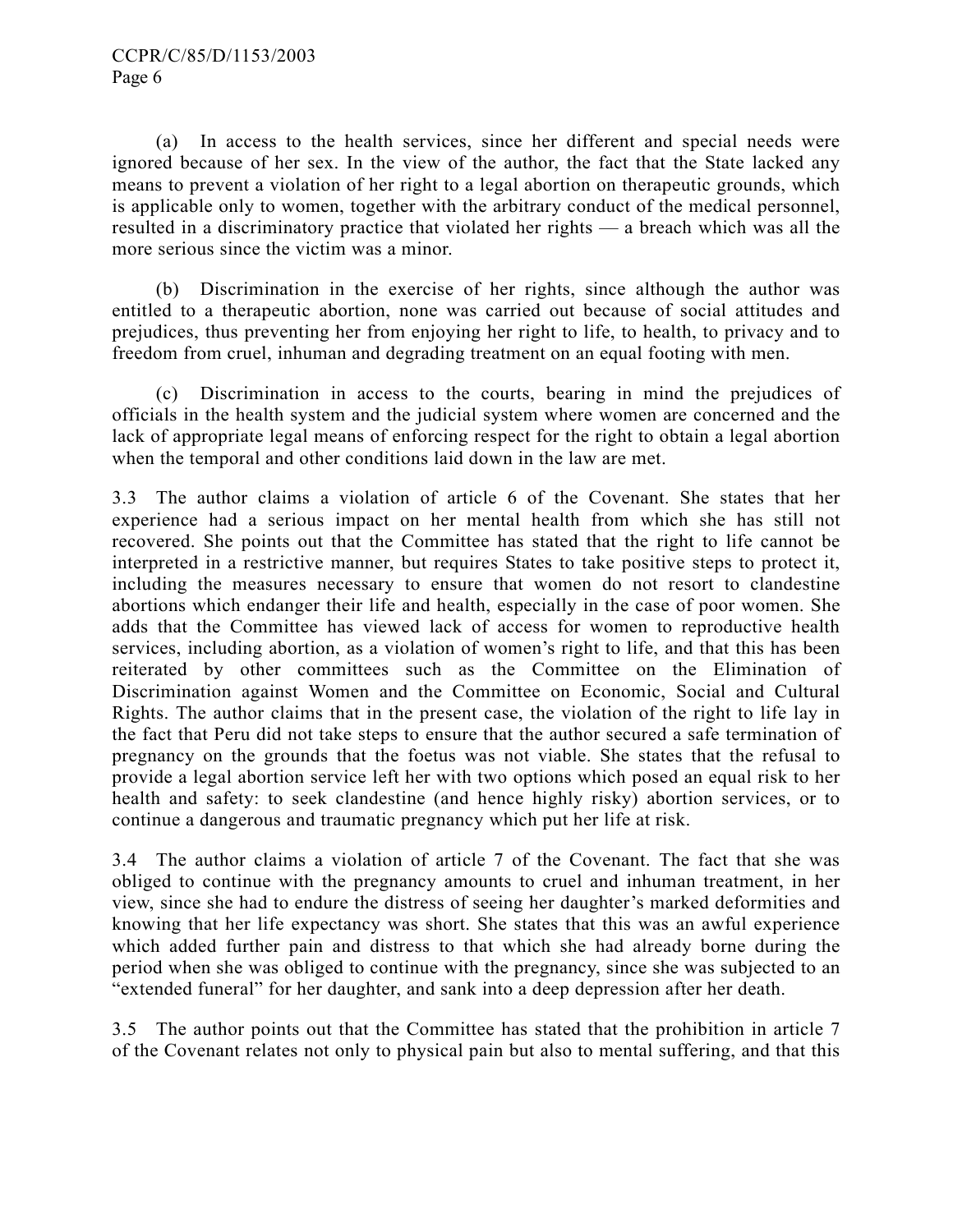protection is particularly important in the case of minors.<sup>1</sup> She points out that, after considering Peru's report in 1996, the Committee expressed the view that restrictive provisions on abortion subjected women to inhumane treatment, in violation of article 7 of the Covenant, and that in 2000, the Committee reminded the State party that the criminalization of abortion was incompatible with articles 3, 6 and 7 of the Covenant.2

3.6 The author claims a violation of article 17, arguing that this article protects women from interference in decisions which affect their bodies and their lives, and offers them the opportunity to exercise their right to make independent decisions on their reproductive lives. The author points out that the State party interfered arbitrarily in her private life, taking on her behalf a decision relating to her life and reproductive health which obliged her to carry a pregnancy to term, and thereby breaching her right to privacy. She adds that the service was available, and that if it had not been for the interference of State officials in her decision, which enjoyed the protection of the law, she would have been able to terminate the pregnancy. She reminds the Committee that children and young people enjoy special protection by virtue of their status as minors, as recognized in article 24 of the Covenant and in the Convention on the Rights of the Child.

3.7 The author claims a violation of article 24, since she did not receive the special care she needed from the health authorities, as an adolescent girl. Neither her welfare nor her state of health were objectives pursued by the authorities which refused to carry out an abortion on her. The author points out that the Committee laid down in its General Comment No. 17, relating to article 24, that the State should also adopt economic, social and cultural measures to safeguard this right. For example, every possible economic and social measure should be taken to reduce infant mortality and to prevent children from being subjected to acts of violence or cruel or inhuman treatment, among other possible violations.

3.8 The author claims a violation of article 26, arguing that the Peruvian authorities' position that hers was not a case of therapeutic abortion, which is not punishable under the Criminal Code, left her in an unprotected state incompatible with the assurance of the protection of the law set out in article 26. The guarantee of the equal protection of the law implies that special protection will be given to certain categories of situation in which specific treatment is required. In the present case, as a result of a highly restrictive interpretation of the criminal law, the health authorities failed to protect the author and neglected the special protection which her situation required.

3.9 The author claims that the administration of the health centre left her without protection as a result of a restrictive interpretation of article 119 of the Criminal Code. She adds that the text of the law contains nothing to indicate that the exception relating to therapeutic abortion should apply only in cases of danger to physical health. But the

-

<sup>1</sup> Human Rights Committee, General Comment No. 20, 10 March 1992 (HRI/GEN/1/Rev.7), paras. 2 and 5.

<sup>&</sup>lt;sup>2</sup> Concluding observations of the Human Rights Committee: Peru, 15 November 2000 (CCPR/CO/70/PER), para. 20.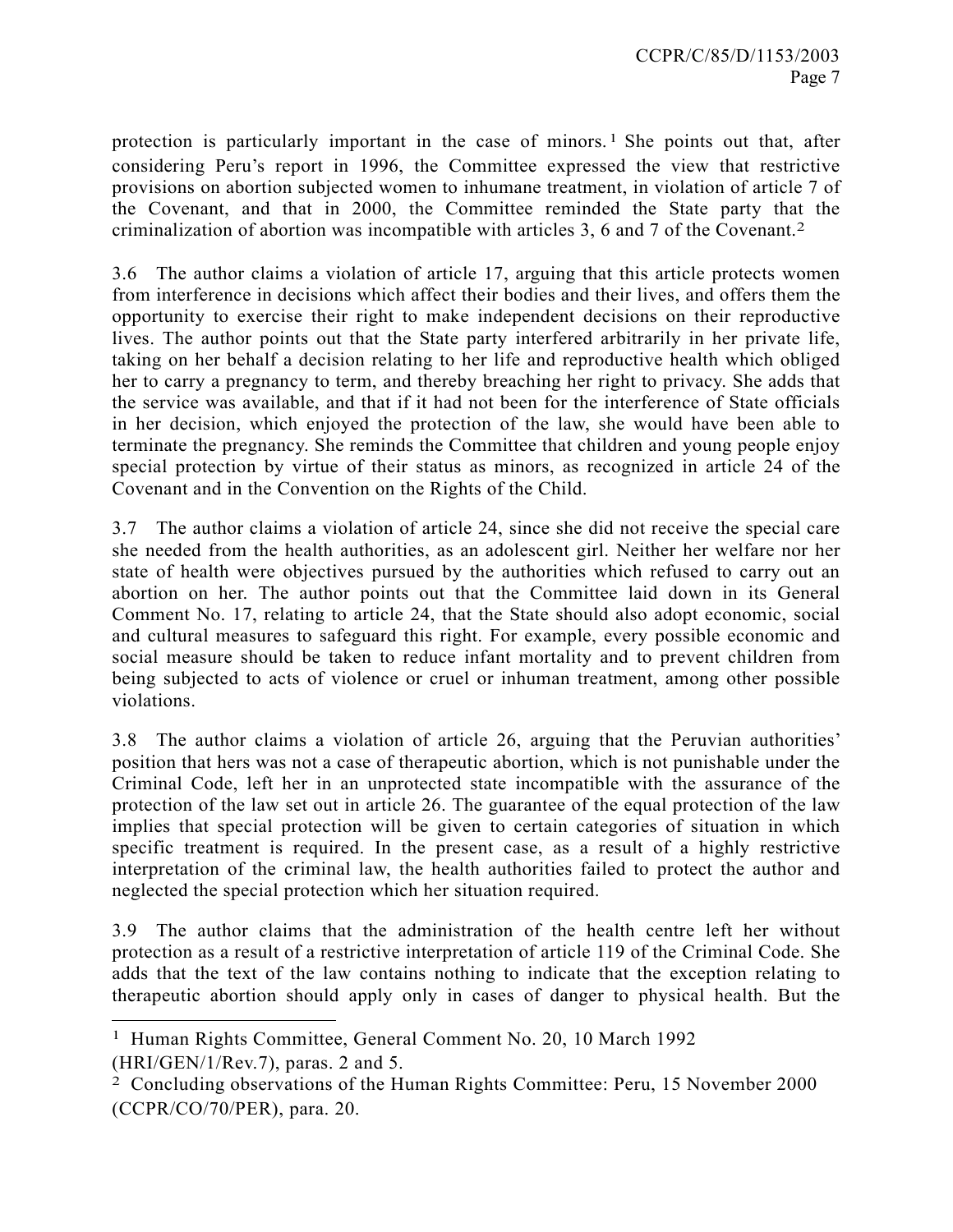hospital authorities had drawn a distinction and divided up the concept of health, and had thus violated the legal principle that no distinction should be drawn where there is none in the law. She points out that health is "a state of complete physical, mental and social wellbeing and not merely the absence of disease or infirmity", so that when the Peruvian Criminal Code refers to health, it does so in the broad and all-embracing sense, protecting both the physical and the mental health of the mother.

#### State party's failure to cooperate under article 4 of the Optional Protocol

4. On 23 July 2003, 15 March 2004 and 25 October 2004, reminders were sent to the State party inviting it to submit information to the Committee concerning the admissibility and the merits of the complaint. The Committee notes that no such information has been received. It regrets that the State party has not supplied any information concerning the admissibility or the merits of the author's allegations. It points out that it is implicit in the Optional Protocol that States parties make available to the Committee all information at their disposal. In the absence of a reply from the State party, due weight must be given to the author's allegations, to the extent that these have been properly substantiated.3

#### Issues and proceedings before the Committee

#### Consideration of admissibility

-

5.1 In accordance with rule 93 of the rules of procedure, before examining the claims made in a communication, the Human Rights Committee must decide whether the communication is admissible under the Optional Protocol to the Covenant.

5.2 The Committee notes that, according to the author, the same matter has not been submitted under any other procedure of international investigation. The Committee also takes note of her arguments to the effect that in Peru there is no administrative remedy which would enable a pregnancy to be terminated on therapeutic grounds, nor any judicial remedy functioning with the speed and efficiency required to enable a woman to require the authorities to guarantee her right to a lawful abortion within the limited period, by virtue of the special circumstances obtaining in such cases. The Committee recalls its jurisprudence to the effect that a remedy which had no chance of being successful could not count as such and did not need to be exhausted for the purposes of the Optional Protocol.<sup>4</sup> In the absence of a reply from the State party, due weight must be given to the author's allegations. Consequently, the Committee considers that the requirements of article 5, paragraph 2 (a) and (b), have been met.

<sup>&</sup>lt;sup>3</sup> See communication No. 760/1997, J. G. A. Diergaart et al. v. Namibia; Views adopted on 25 July 2000, para. 10.2, and Communication No. 1117/2002, Saodat Khomidova v. Tajikistan; Views adopted on 29 July 2004, para. 4.

<sup>&</sup>lt;sup>4</sup> See Communication No. 701/1996, Cesáreo Gómez Vázquez v. Spain; Views adopted on 20 July 2000, para. 6.2.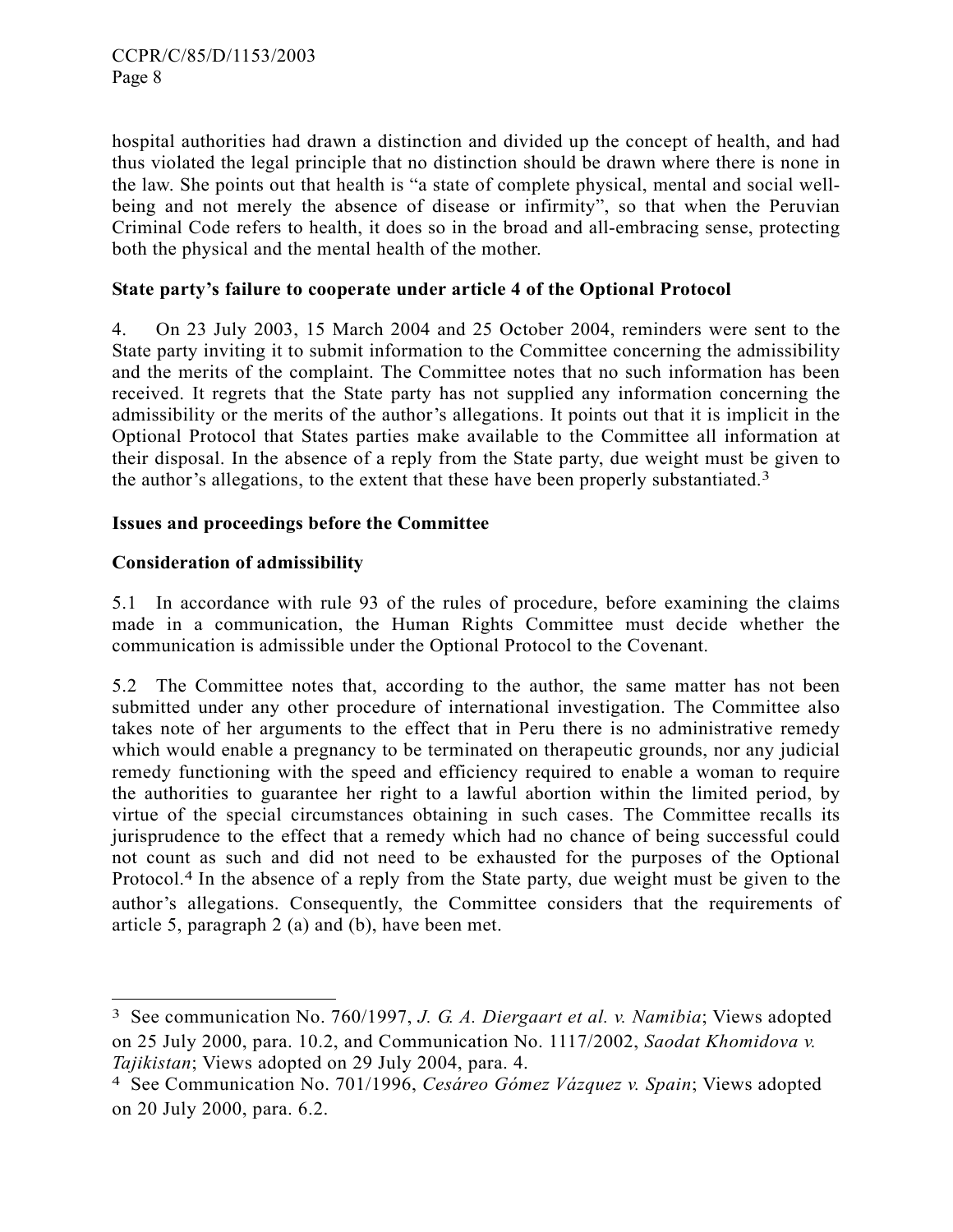5.3 The Committee considers that the author's claims of alleged violations of articles 3 and 26 of the Covenant have not been properly substantiated, since the author has not placed before the Committee any evidence relating to the events which might confirm any type of discrimination under the article in question. Consequently, the part of the complaint referring to articles 3 and 26 is declared inadmissible under article 2 of the Optional Protocol.

5.4 The Committee notes that the author has claimed a violation of article 2 of the Covenant. The Committee recalls its constant jurisprudence to the effect that article 2 of the Covenant, which lays down general obligations for States, is accessory in nature and cannot be invoked in isolation by individuals under the Optional Protocol.<sup>5</sup> Consequently, the complaint under article 2 will be analysed together with the author's other allegations.

5.5 Concerning the allegations relating to articles 6, 7, 17 and 24 of the Covenant, the Committee considers that they are adequately substantiated for purposes of admissibility, and that they appear to raise issues in connection with those provisions. Consequently, it turns to consideration of the substance of the complaint.

## Consideration of the merits

6.1 The Human Rights Committee has considered the present complaint in the light of all the information received, in accordance with article 5, paragraph 1, of the Optional Protocol.

6.2 The Committee notes that the author attached a doctor's statement confirming that her pregnancy exposed her to a life-threatening risk. She also suffered severe psychological consequences exacerbated by her status as a minor, as the psychiatric report of 20 August 2001 confirmed. The Committee notes that the State party has not provided any evidence to challenge the above. It notes that the authorities were aware of the risk to the author's life, since a gynaecologist and obstetrician in the same hospital had advised her to terminate the pregnancy, with the operation to be carried out in the same hospital. The subsequent refusal of the competent medical authorities to provide the service may have endangered the author's life. The author states that no effective remedy was available to her to oppose that decision. In the absence of any information from the State party, due weight must be given to the author's claims.

6.3 The author also claims that, owing to the refusal of the medical authorities to carry out the therapeutic abortion, she had to endure the distress of seeing her daughter's marked deformities and knowing that she would die very soon. This was an experience which added further pain and distress to that which she had already borne during the period when she was obliged to continue with the pregnancy. The author attaches a psychiatric certificate dated 20 August 2001, which confirms the state of deep depression into which she fell and the severe consequences this caused, taking her age into account. The

j <sup>5</sup> See Communication No. 802/1998, Andrew Rogerson v. Australia; Views adopted on 3 April 2002, para. 7.9.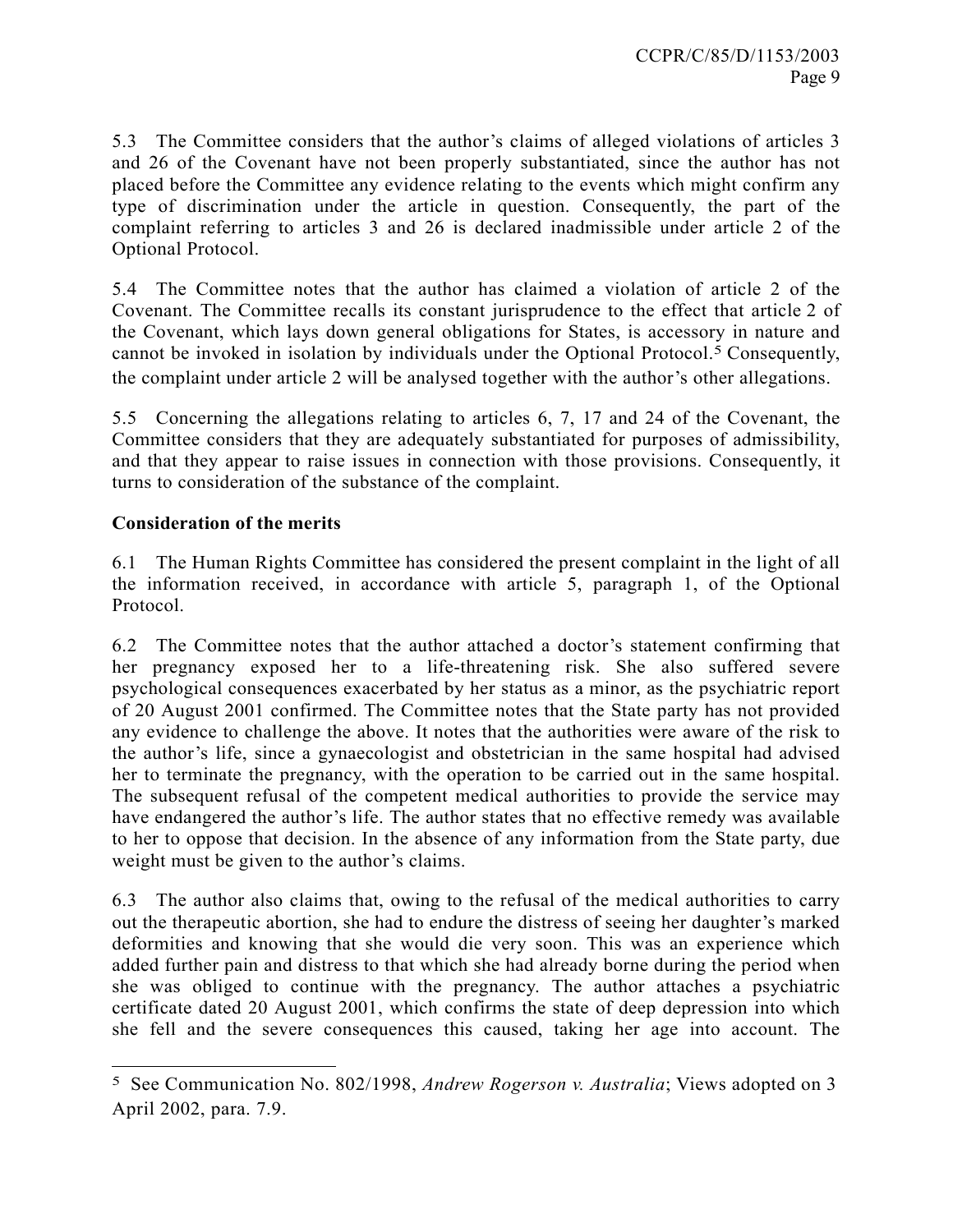l

Committee notes that this situation could have been foreseen, since a hospital doctor had diagnosed anencephaly in the foetus, yet the hospital director refused termination. The omission on the part of the State in not enabling the author to benefit from a therapeutic abortion was, in the Committee's view, the cause of the suffering she experienced. The Committee has pointed out in its General Comment No. 20 that the right set out in article 7 of the Covenant relates not only to physical pain but also to mental suffering, and that the protection is particularly important in the case of minors.<sup>6</sup> In the absence of any information from the State party in this regard, due weight must be given to the author's complaints. Consequently, the Committee considers that the facts before it reveal a violation of article 7 of the Covenant. In the light of this finding the Committee does not consider it necessary in the circumstances to made a finding on article 6 of the Covenant.

6.4 The author states that the State party, in denying her the opportunity to secure medical intervention to terminate the pregnancy, interfered arbitrarily in her private life. The Committee notes that a public-sector doctor told the author that she could either continue with the pregnancy or terminate it in accordance with domestic legislation allowing abortions in cases of risk to the life of the mother. In the absence of any information from the State party, due weight must be given to the author's claim that at the time of this information, the conditions for a lawful abortion as set out in the law were present. In the circumstances of the case, the refusal to act in accordance with the author's decision to terminate her pregnancy was not justified and amounted to a violation of article 17 of the Covenant.

6.5 The author claims a violation of article 24 of the Covenant, since she did not receive from the State party the special care she needed as a minor. The Committee notes the special vulnerability of the author as a minor girl. It further note that, in the absence of any information from the State party, due weight must be given to the author's claim that she did not receive, during and after her pregnancy, the medical and psychological support necessary in the specific circumstances of her case. Consequently, the Committee considers that the facts before it reveal a violation of article 24 of the Covenant.

6.6 The author claims to have been a victim of violation of articles 2 of the Covenant on the grounds that she lacked an adequate legal remedy. In the absence of information from the State party, the Committee considers that due weight must be given to the author's claims as regards lack of an adequate legal remedy and consequently concludes that the facts before it also reveal a violation of article 2 in conjunction with articles 7, 17 and 24. 7. The Human Rights Committee, acting under article 5, paragraph 4, of the Optional Protocol to the Covenant, is of the view that the facts before it disclose a violation of articles 2, 7, 17 and 24 of the Covenant.

8. In accordance with article 2, paragraph 3 (a), of the Covenant, the State party is required to furnish the author with an effective remedy, including compensation. The State

<sup>6</sup> Human Rights Committee, General Comment No. 20: Prohibition of torture and other cruel, inhuman or degrading treatment or punishment (art. 7), 10 March 1992 (HRI/GEN/1/Rev.7, paras. 2 and 5).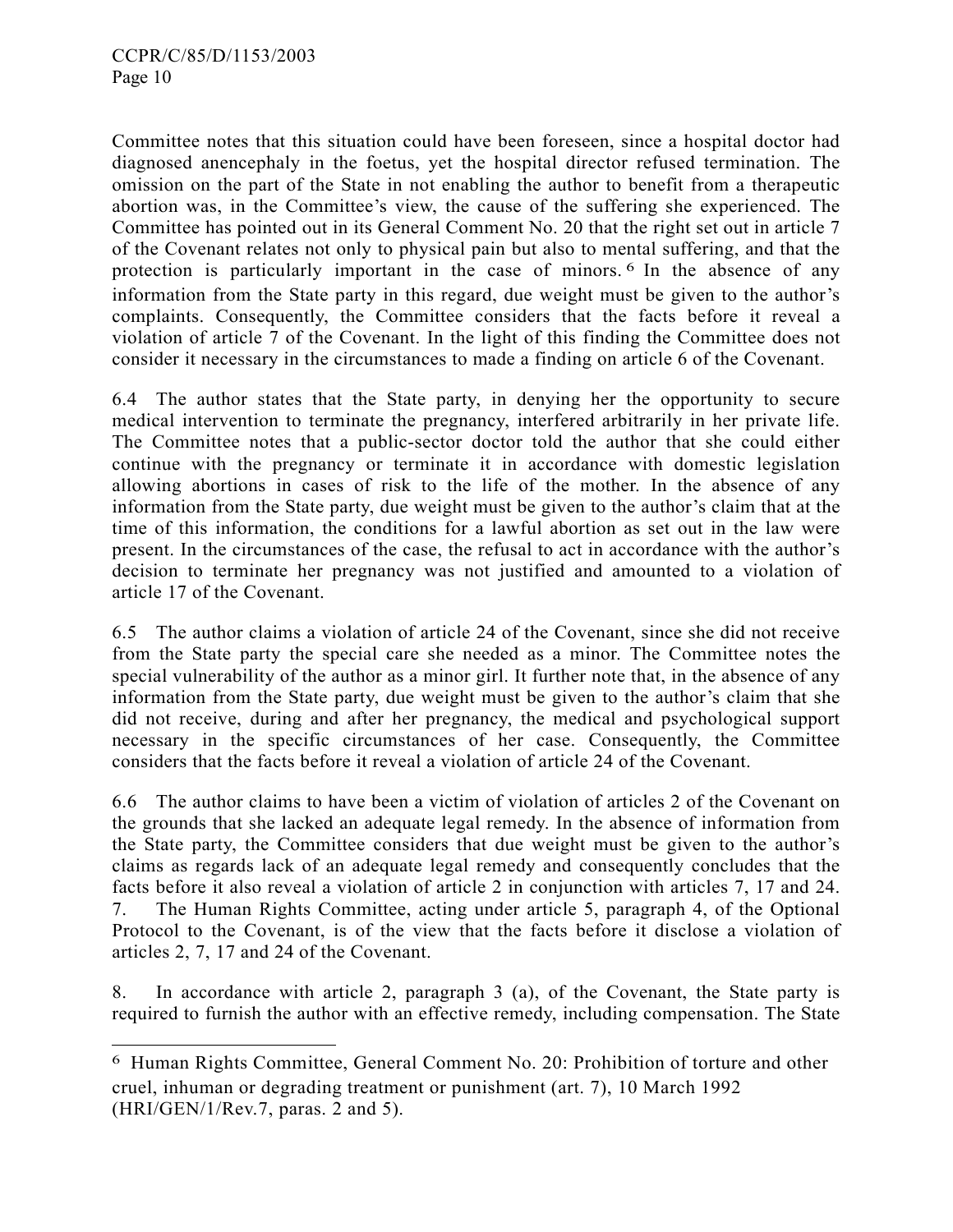party has an obligation to take steps to ensure that similar violations do not occur in the future.

9. Bearing in mind that, as a party to the Optional Protocol, the State party recognizes the competence of the Committee to determine whether there has been a violation of the Covenant, and that, under article 2 of the Covenant, the State party has undertaken to ensure to all individuals within its territory and subject to its jurisdiction the rights recognized in the Covenant and to offer an effective and enforceable remedy when a violation is found to have occurred, the Committee wishes to receive from the State party, within 90 days, information about the measures taken to give effect to the present Views. The State party is also requested to publish the Committee's Views.

[Adopted in English, French and Spanish, the Spanish text being the original version. Subsequently to be issued also in Arabic, Chinese and Russian as part of the Committee's annual report to the General Assembly.]